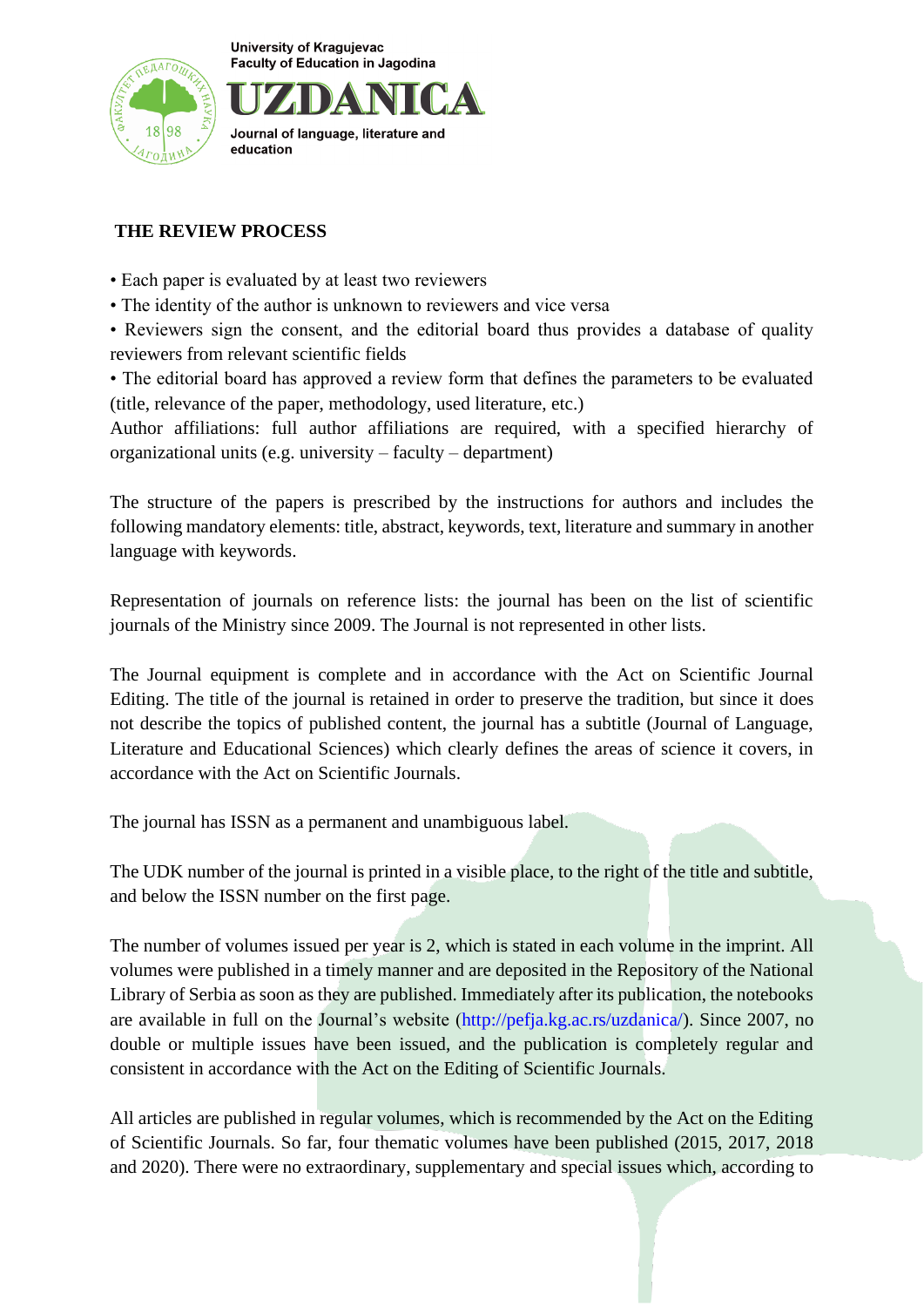



the Act on the Editing of Scientific Journals, are not considered an integral part of the volume of the journal.

The numerical designations of the volume (year) of the journal grow continuously (they are marked with Roman numerals), and the volumes are marked in order according to the predicted dynamics of publication. The first volume of each new volume is assigned ordinal number 1 (designation in Arabic numerals, in accordance with the recommendation contained in the Act on the Editing of Scientific Journals).

The publisher is a higher education institution that is also accredited for scientific research. The number of members of the editorial board and the number of published works of authors outside the publisher's institution is at least half, in accordance with the recommendation.

The publisher of the journal is listed in each published volume in the imprint. The following indication is obligatory in the imprint from 2017: "The journal continues the tradition of Uzdanica, the student newsletter of the Teachers' School in Jagodina, which published the first issue in 1939."

The contents of each volume are given on the first pages, immediately after the imprint. The content (if necessary) has sections: Preface, Discussions and articles, Narrative review articles and Systematic reviews, Reviews and critiques, Bibliographies, Instructions for authors.

The content includes: name, middle letter and surname of the author (all authors of the article are included); full title of the article; the number of the first and the last page of articles.

Headings of sections are not a substitute for mandatory categorization of articles (categorization is stated with each article). As a rule, non-scientific contributions are not published, but, if there are any, they are separated into a section of the volume which is clearly marked with an appropriate title.

## **Imprint**

The imprint is given in each issue of the magazine, in the same place (on the second page) and contains:

- 1) title and subtitle of the journal
- 2) volume and number of the issue, month and year of publication
- 3) data on the frequency of publication
- 4) an indication of the continuation of the Uzdanica tradition (initiated in 1939)
- 5) name, address of the publisher
- 6) name, surname and affiliation of the authorized person of the publisher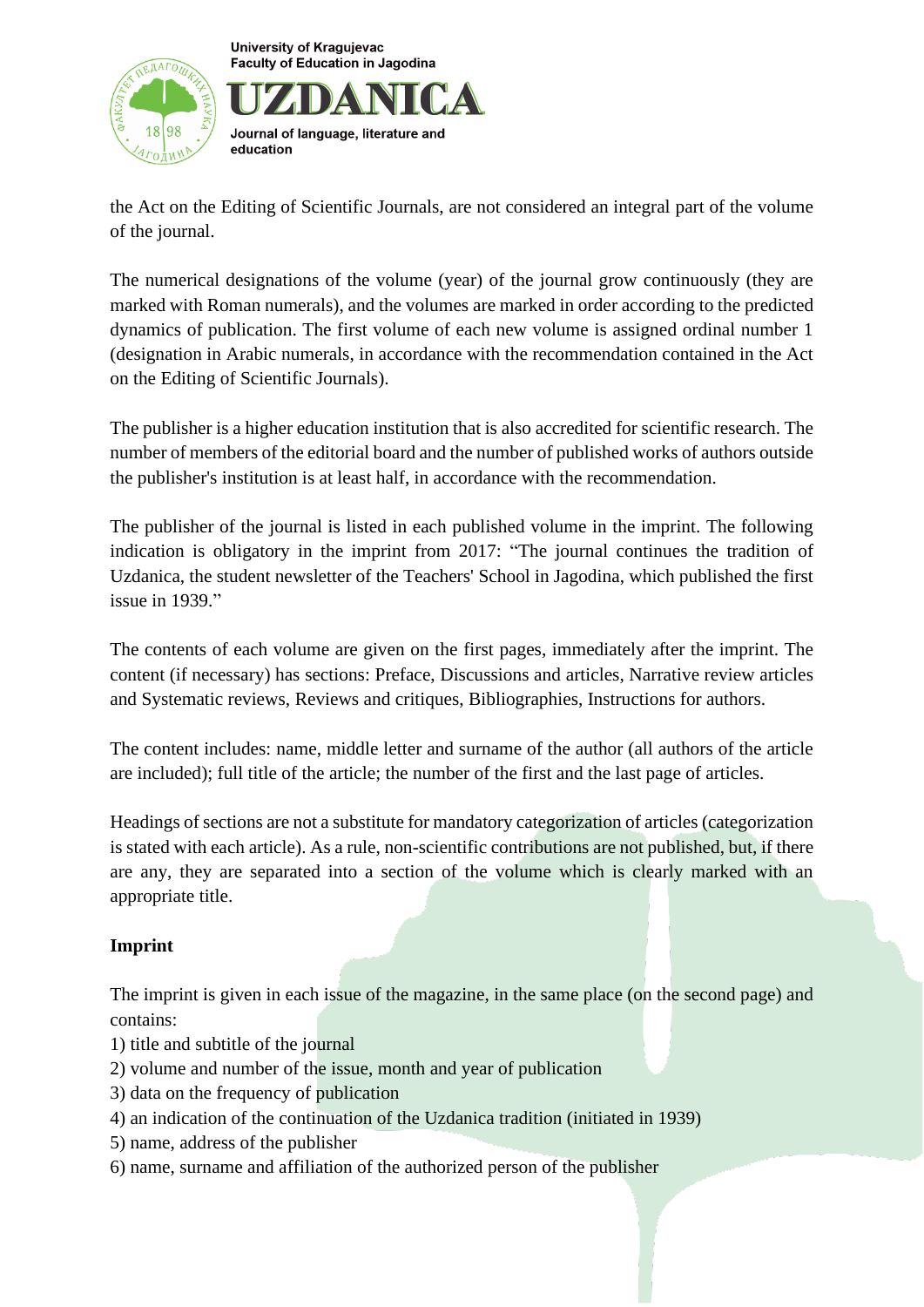

Journal of language, literature and education

- 7) name, surname and affiliation of the Editor-in-chief
- 8) name, surname and affiliation of the guest editor (if the volume has one)
- 9) names, functions and affiliations of members of the editorial board
- 10) name, surname and affiliation of the editorial assistant

The second part of the data is given in each issue of the journal, in the same place (penultimate page) and contains:

- 11) names and affiliations of members of the publishing council
- 12) names of reviewers
- 13) name and affiliation of the art editor
- 14) name of the technical editor
- 15) names of persons in charge of language editing (proof-readers and translators)
- 16) contact details of the editorial office: address, e-mail address and telephone number
- 17) printing house, place of printing and number of copies published

18) names of institutions / projects that financially contribute to the publishing of the volume (if they exist for a particular notebook)

The Catalogue record (CIP) was made in the National Library of Serbia and renewed when Editor-in-chief was changed in 2017. The CIP is printed in each published volume, in a separate frame on the last page.

The journal is published in paper form and does not have an electronic form. Archives of full texts (in PDF format) are available on the journal's website, but, according to the act on the arrangement of scientific journals, are not considered as replacements for the electronic form of the journal.

The instructions for authors contain all the requirements in accordance with the act on editing scientific journals, it is published in each volume and is available on the journal's website.

Articles are prepared in a standard way. Each article has a title that clearly describes its contents or, if this is not the case, the editorial board insists on the more precise subtitle. It is also obligatory to translate the title to one of the world languages or in Serbian (if work is written in a foreign language) before the summary.

Each manuscript also has a title in the header of each page of the article. The title contains the surname and the initial of the author's first name (if there is more than one author, it is indicated with "et al." or in Serbian "i dr."), the title of the article (the whole title or in short), the title of the journal and collection (year, volume, serial number, the number of the first and the last page).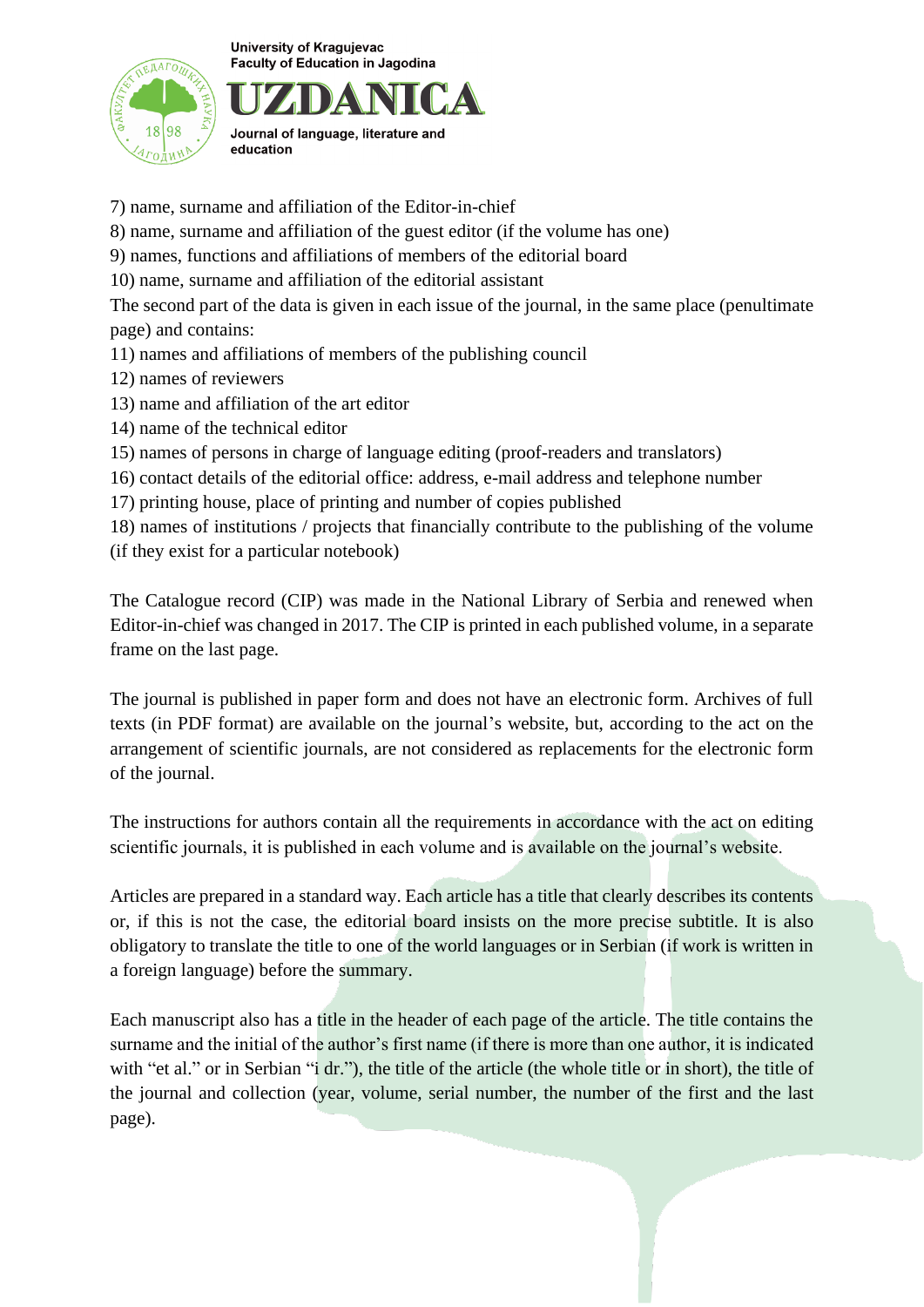



The full last name and the first name is stated, as well as the initial of the author's first name and it is done for all authors of the manuscript. The full (official) name and the seat of the institution in which the author is employed (or in which it is on master or doctoral studies if the author is unemployed) is also given. In more complex organizations, the full hierarchy is given as well. Affiliation is printed immediately after the author's name. The title and vocation of the author is not specified. Data of the institution in which the author conducted a research is given in the introductory part of the article or in the footnote.

The address or e-mail address of the author is given in the footnote at the bottom of the first page of the article. If there is more than one author, only the address of the first author is given. The category of the article is proposed by the reviewers (a proposal is a part of the review form). The final decision on categorization, if the reviewers have different proposals, brings the Editorin-chief.

The articles are classified into categories according to the act on editing scientific journals. Scientific articles:

- 1. Original scientific article
- 2. Review article
- 3. A short review
- 4. Scientific criticism and argumentation

Systematic review articles:

- 1. Systematic review article
- 2. Information review (Preface)
- 3. Reviews and critiques

Selective bibliographies of important scientists and writers are also published in the Journal (mainly in thematic issues).

The language of a manuscript can be Serbian or English.

All original scientific articles, review and systematic review articles and short reviews have an abstract. The abstract has from 100 to 250 words and is positioned between the title (title, author's name, etc.) and keywords (no more than 10), followed by the text of the article.

An abstract in an extended form (summary) in Serbian (for papers in a foreign language) or one of the world languages (mainly in English for papers in Serbian) with key words is given after the text of the paper and the list of references. For abstracts in foreign languages, the editorial board provides qualified proofreading.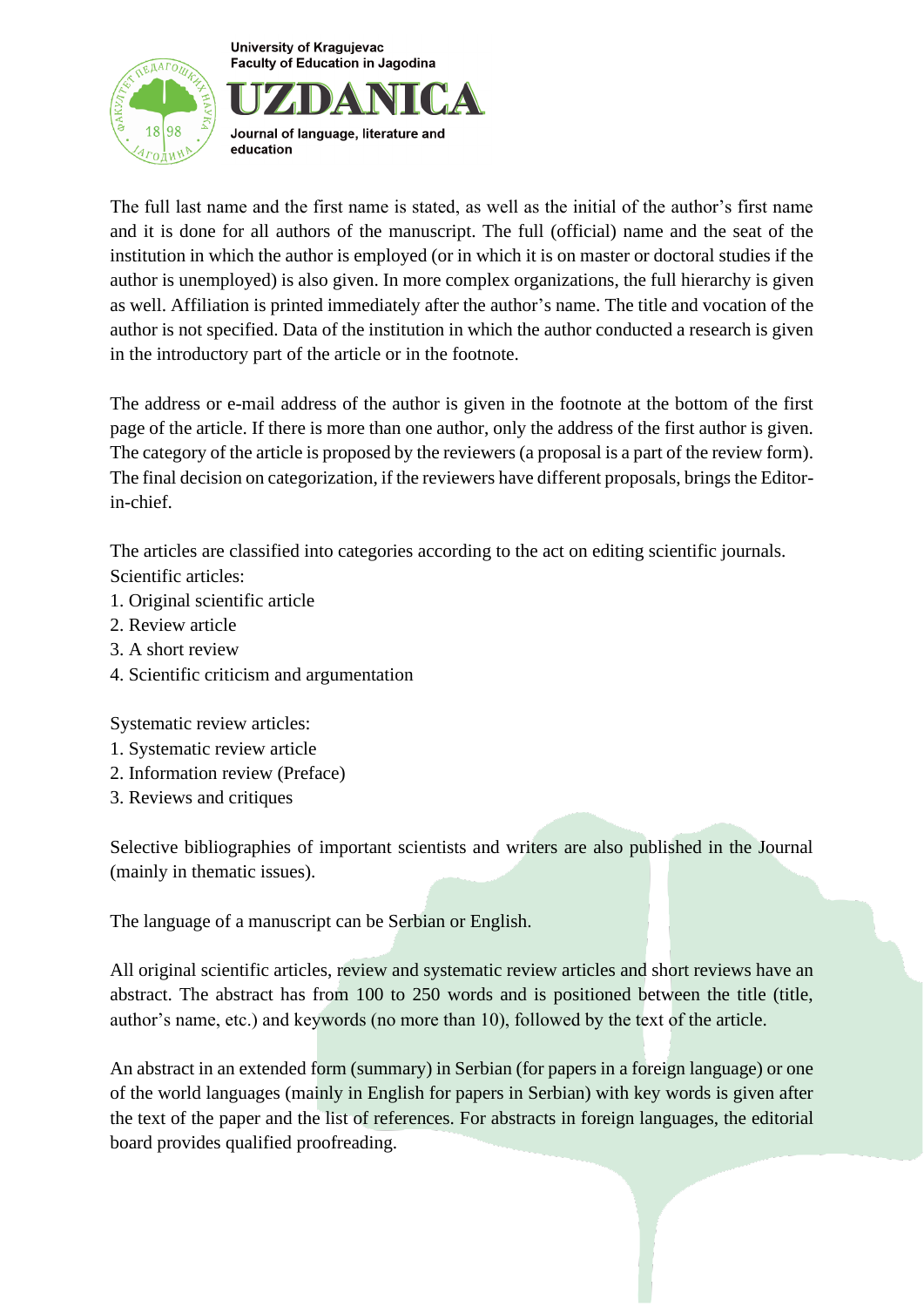

Journal of language, literature and education

Precise instructions for the preparation of abstracts, i.e. summaries are given in the *Instructions for authors* on how to prepare the article.

The date when the editorial board received the article and the date when the editorial board finally accepted the article for publication are listed in chronological order, in the same place, on the first page of the article, to the right of the author's name and affiliation, and below the UDK number.

The name and number of the project, i.e. the name of the program within which the article was created, as well as the name of the institution that financed the project or program are stated in a special footnote at the bottom of the first page of the article.

If the article in the previous version was presented at the conference in the form of an oral presentation (under the same or similar title), the information about that is stated in a special footnote at the bottom of the first page of the article. Papers previously published in another journal or conference proceedings are not accepted.

Tables and graphical representations, as well as appendices (questionnaires, assessment scales, etc.) are given in a uniform manner, which is described in detail in the Instructions for authors. The method of referring to sources within the article is uniform in all papers, and described in detail in the Instructions for authors. The editorial board has chosen a citation system that is prevalent in leading Serbian journals in the field of language and literature.

Footnotes are given at the bottom of the page where the commented part of the text is located and cannot be of bibliographic character.

The cited literature includes bibliographic sources (articles, monographs, etc.) and is given in a separate section of the article, in the form of a list of references. References are cited in a consistent manner, in alphabetical order of the author's surname, in the language in which they were published. If non-scientific material is used in the paper as a source or corpus for research, the list of material is stated in a special list (Sources).

The format of printing references is described in detail in the Instructions for Authors for each category of publications (book, article, web document).

## **Editorial documentation**

The Editorial Board maintains the Register of Received Papers, the Archive of Author's Statements, the Guidelines for Reviewers, the List of Reviewers and the Register of Reviews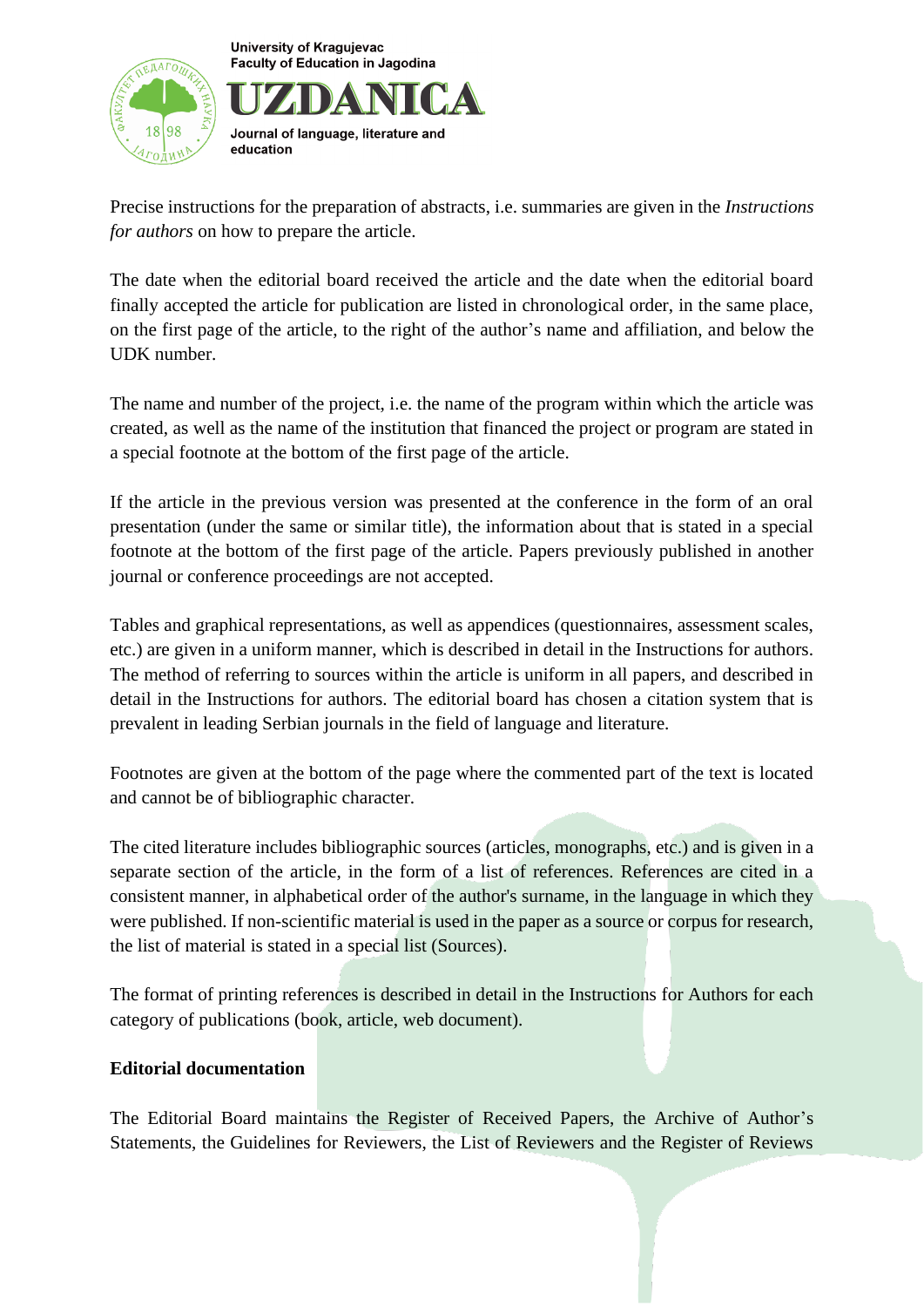

Journal of language, literature and education

as documents of relatively lasting importance. The editorial board keeps all these registers in electronic form.

The journal has its own email address and archive within the received and sent messages for each paper, which ensures the reliability and verifiability of each step in the process of receiving the paper, application, review and acceptance or non-acceptance of the paper for publication.

The Register of Papers contains basic data on submitted papers and authors. The dates of receiving the manuscript, corrections of the manuscript and approval of the papers for publication are stated. The register is kept both in paper and electronic form, thus a cross file is ensured as well.

The editorial board does not use the system of electronic submission and editing of papers.

Before publishing the first volume in 2019, the editorial board innovated the review form and developed and adopted detailed instructions. The review form gives a list of elements to be evaluated, the manner of expressing the evaluation according to separate quality parameters and the proposal for categorization.

Each scientific paper and systematic review article is evaluated by two reviewers (a third reviewer is included if needed, mainly in case of strong disagreement of reviews). The identity of the author is not revealed to the reviewers and vice versa, except when both parties express a willingness to communicate directly. As a rule, the identity of another reviewer is not revealed to the reviewer. In order to effectively resolve the dilemmas that two independent reviewers notice, the editor involves both reviewers into direct communication.

The list of reviewers contains the names, affiliations and titles of all reviewers. Attached to the list are the letters of consent of the reviewers for accepting the reviewer's obligations. Each issue of the Journal publishes a list of reviewers who have reviewed papers submitted for that issue, regardless of whether the papers have been accepted for publication or not.

### **Review rules and guidelines**

The process of submitting a paper, reviewing and publishing the paper is free of charge. *Instructions for authors* are available in each volume and on the journal's website. Papers/articles not written in accordance with the Guidelines for Authors are not taken into consideration for publishing.

The Editor-in-Chief reserves the discrete right to evaluate the received manuscripts and not to publish them, if he/she finds that they do not meet the prescribed criteria.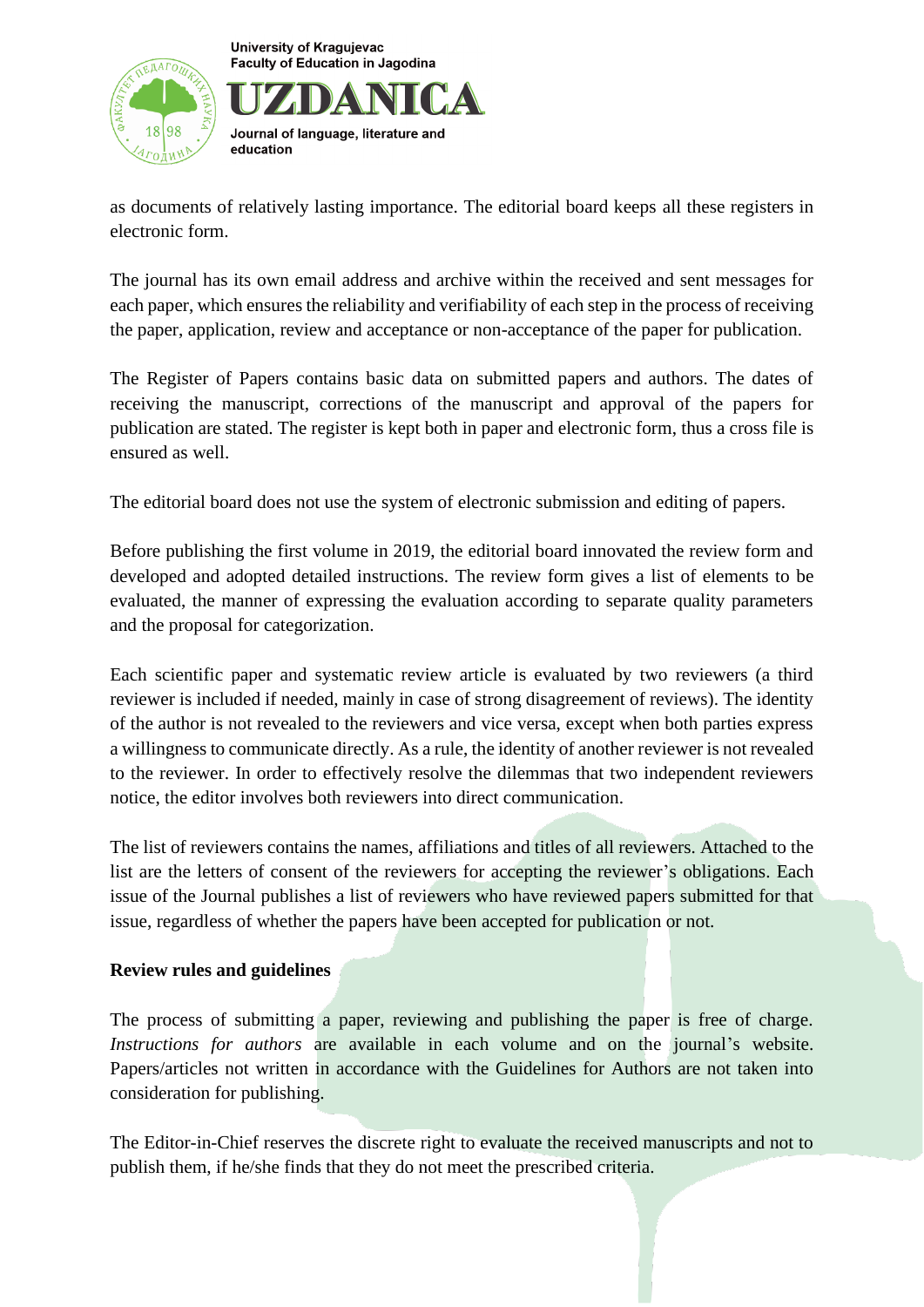



Received works are subject to review. The selection of reviewers is the discretion right of the editor (and the guest editor if the volume has one). The editorial board of the Journal, in order to raise its quality, is also involved in proposing and appointing reviewers. The aim of the review is to help the editor make a decision on whether the paper should be accepted or rejected and to improve the quality of the manuscript through the process of communication with the authors.

A reviewer who considers himself incompetent for the topic or area which is discussed in the manuscript, is obliged to inform the editor.

Reviewers sign a form expressing their consent to be included in the work of the Journal as reviewers. The editorial assistant maintains a list of reviewers and a consent archive. The editor has the obligation to publish in each issue of the Journal a list of reviewers who have reviewed the papers received for that issue, regardless of whether the papers have been accepted for publication or not.

The review is double anonymous: the identity of the reviewers is not known to the authors nor is the identity of the author known to the reviewers. Before submitting the manuscript for review, the editorial assistant removes the personal data of the author (primarily, name and affiliation) and takes all reasonable measures so that the identity of the author remains unknown to the reviewers until the end of the review process. The editorial assistant also removes all data about the reviewer when sending the author a review and comments on the paper.

Each scientific paper and systematic review article is evaluated by two reviewers (a third reviewer is included if needed, mainly in case of strong disagreement of reviews). The identity of the author is not revealed to the reviewers and vice versa, except when both parties express a willingness to communicate directly. As a rule, the identity of another reviewer is not revealed to the reviewer. In order to effectively resolve the dilemmas that two independent reviewers notice, the editor involves both reviewers into direct communication.

During the review process, the reviewer may request that the editor provides additional information from the author (including primary databases), if necessary to make a judgment about the scientific contribution of the manuscript. The editor and reviewers must keep such information confidential and may not use it for personal gain.

### **Instructions for the review process**

The review is made on a form established by the editors of the Journal. The form is an integral part of the Instructions.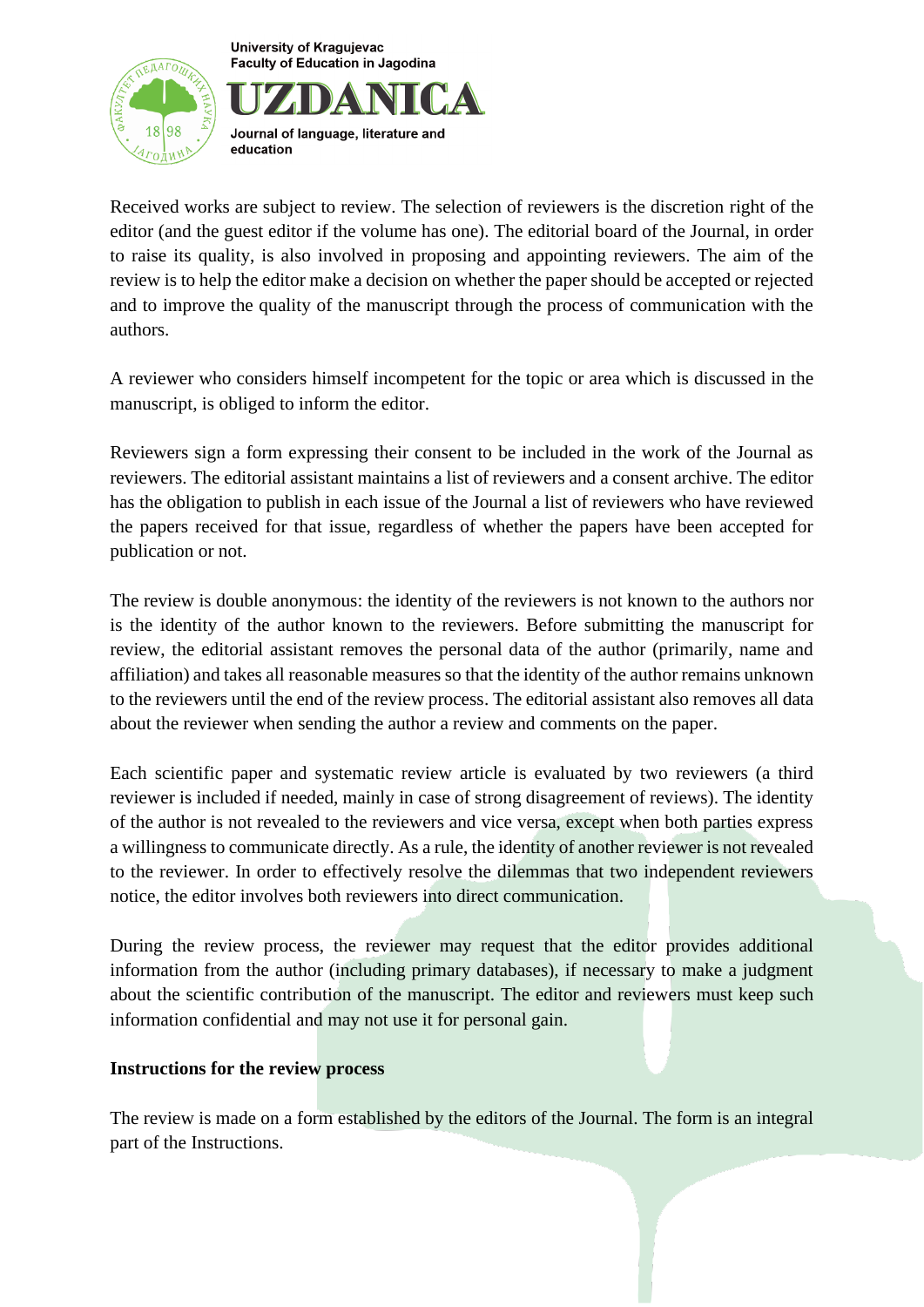

Journal of language, literature and education

The reviewer may submit a review paper with comments (clearly indicate what the reviewer's comment is and to which part of the paper it refers). Working with comments is considered an integral part of the review.

Reviewers are obliged to professionally, arguably, impartially and within the given deadlines submit to the editor an assessment of the scientific value of the manuscript.

Reviewers evaluate the papers in relation to the compatibility of the topic with the profile of the journal, the relevance of the research area and applied methodology, the originality and scientific relevance of the data presented in the manuscript, as well as the style of scientific presentation.

Indicators of quality of works are evaluated with marks "A" if a certain element of work fully satisfies, "B" if it generally meets the criteria (or correction is possible that does not require extensive changes) and "B" if the evaluated element/aspect does not meet the criteria of the scientific article. These marks are entered in the indicated fields of the Form. It is possible to enter comments, suggestions for changes and suggestions for improving the quality of a certain element/aspect of work in each field, but this is not a mandatory requirement.

If the reviewer requests more extensive changes and repeated review, the corrected paper is sent to the same reviewer for re-check.

The reviewer can evaluate certain elements with grades A or B, even if the paper does not correspond to the described indicators in exceptional cases (e.g. a small number of references if it is an analysis of previously not researched literary work), but it is necessary to explain his/her evaluation.

The reviewer may, in addition to the set indicators, enter additional comments, proposals and suggestions in the provided field of the Form.

A reviewer who has reasonable suspicions or knowledge of a violation of ethical standards by the author is obliged to inform the editor. The reviewer should recognize published papers of importance that the authors have not cited. He/she should also warn the editor of important similarities between the manuscript under consideration for publishing of this Journal and any other published work and manuscript that is in the process of being reviewed in another journal, if he/she has knowledge about it.

The reviewer must not have a conflict of interest with the authors or funder of the research. If there is a conflict of interest and the reviewer has information about it, the reviewer is obliged to inform the editor immediately.